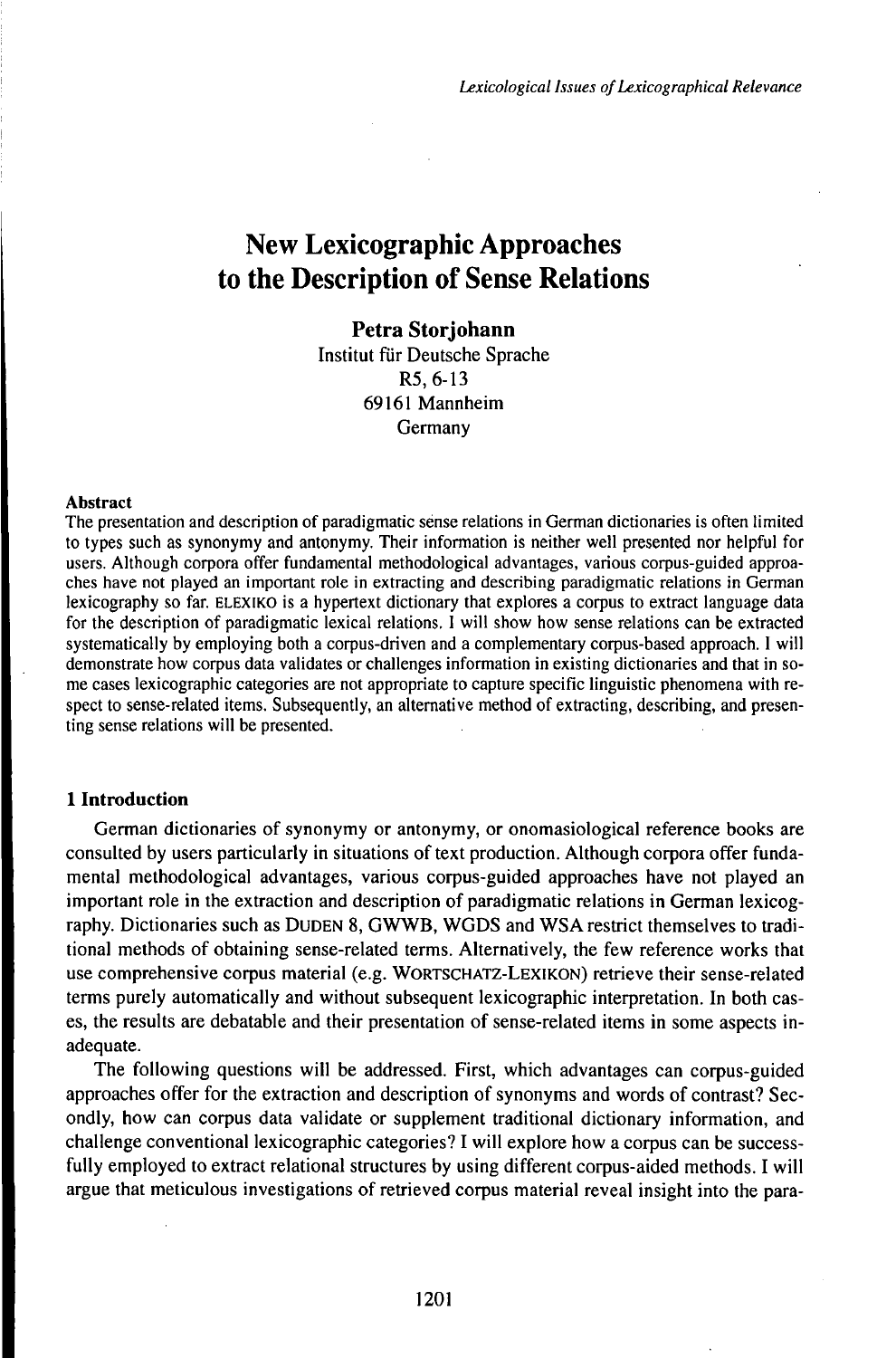digmatics of a search item, which in a number of cases contradict given dictionary information. Finally, an alternative way of describing and presenting sense-related words, as followed in the German hypertext dictionary ELEXIKO, will be illustrated.

## 2 Dictionary Information vs. Corpus Data

In most synonymies and antonymies, semantically related items are usually provided for the lemma as uncommented lists. If sense-related terms are listed in meaningful arrangements, in many cases the applied principles of categorization remain opaque to the user (see Example 1). Up until now, for example, a strict sense assignment of synonyms can only be found in the latest edition of DUDEN 8 (2004).

freis

uneingeschränkt, unkontrolliert, für s. allein, auf s. gestellt, unabhängig, selbständig, ungebunden, autonom, autark, unheschränkt, sein eigener Herr, emanzipiert, unbehindert, selbstverantwortlich, ohne Zwang, souverän, unbelastet \*verfügbar, disponibel, unbesetzt, leer, zu haben, vakant, offen, zur Verfügung \*ledig, allein(stehend), unverheiratet, noch zu haben \*entlassen, in Freiheit, befreit, erlöst \*improvisien, aus dem Stegreit, [...]

#### Example 1. Lemma frei in WSA.

Such synonymies can only be used by native speakers because they cause immense difficulties for foreign speakers, because they provide no guidance on how to use the equivalents. Apart from occasional labels of register, as in DUDEN 8 (see Example 2), there are generally no explanations as to questions of semantic or syntactic constraint and collocational behaviour. Compared to similar synonymy entries from English dictionaries, the German counterpart is "positively dangerous for the non-native speaker" (Partington 1998: 47).

| German                                                  | <b>English</b>                                                                                                                                                         |
|---------------------------------------------------------|------------------------------------------------------------------------------------------------------------------------------------------------------------------------|
| (from DUDEN 8)                                          | (from MERRIAM-WEBSTER'S Online Dictionary: http://www.m-w.com/).                                                                                                       |
| <b>Fehler</b>                                           | Error                                                                                                                                                                  |
| 1. a) Inkorrektheit, Unnchtigkeit, (ugs.): dicker Hund, | Syronyms: MISTAKE, BLUNDER, SLIP, LAPSE mean a departure                                                                                                               |
| Hammer, Klops, Palzer, Schnitzer,                       | from what is tale, right, or proper. ERROR supposts the existence of a<br>standard or guide and a straying from the right course through failure                       |
| b) Fehlgriff, Inturn, Missgeschick, Missgriff, Panne,   | to make effective use of this <procedural errors="">. MISTAKE implies</procedural>                                                                                     |
| Ungeschicklichkeit, Versehen; (bildungsspr.): Fauxpas,  | misconocption or inadvertence and usually expresses loss criticism                                                                                                     |
| Lapsus; (ugs.): Auarutscher, Schrätzer.                 | than arror <diated by="" mistake="" number="" the="" wrong="">, BLUNDER regularly<br/>impulse studidity or ignorance as a cause and connotes some degree</diated>      |
| 2. a) Macke, Mangel, Marko; (gert.): Makel.             | of blame <diplomatic blunders="">. SLIP stresses inadvertence or<br/>accident and applies especially to trivial but embarrassing mistakes <a< td=""></a<></diplomatic> |
| b) Beschädigung, Defekt, Fabrikationsfehler, Lädlerung, | sto of the tongue>. LAPSE stresses forgettulness, weakness, or                                                                                                         |
| Macke, Schaden; (gun.): Makel; (Mad.): Villum.          | inattention as a cause <a in="" judgment="" lapse="">.</a>                                                                                                             |

Example 2. Comparison of dictionary entries Fehler and Error.

More detailed and explanatory lexicographic information on semantic aspects is also of interest to native speakers. A good depiction of the paradigmatics of a word is itself part of the description of its meaning and use, as sense-related items contribute to semantic identity and determine a lexeme in semantic-pragmatic as well as thematic and discursive ways (cf. Cruse 1986). Notwithstanding the presentational problems and the absence of explanations on the appropriate use of synonyms/antonyms, some of the information given as such is misleading.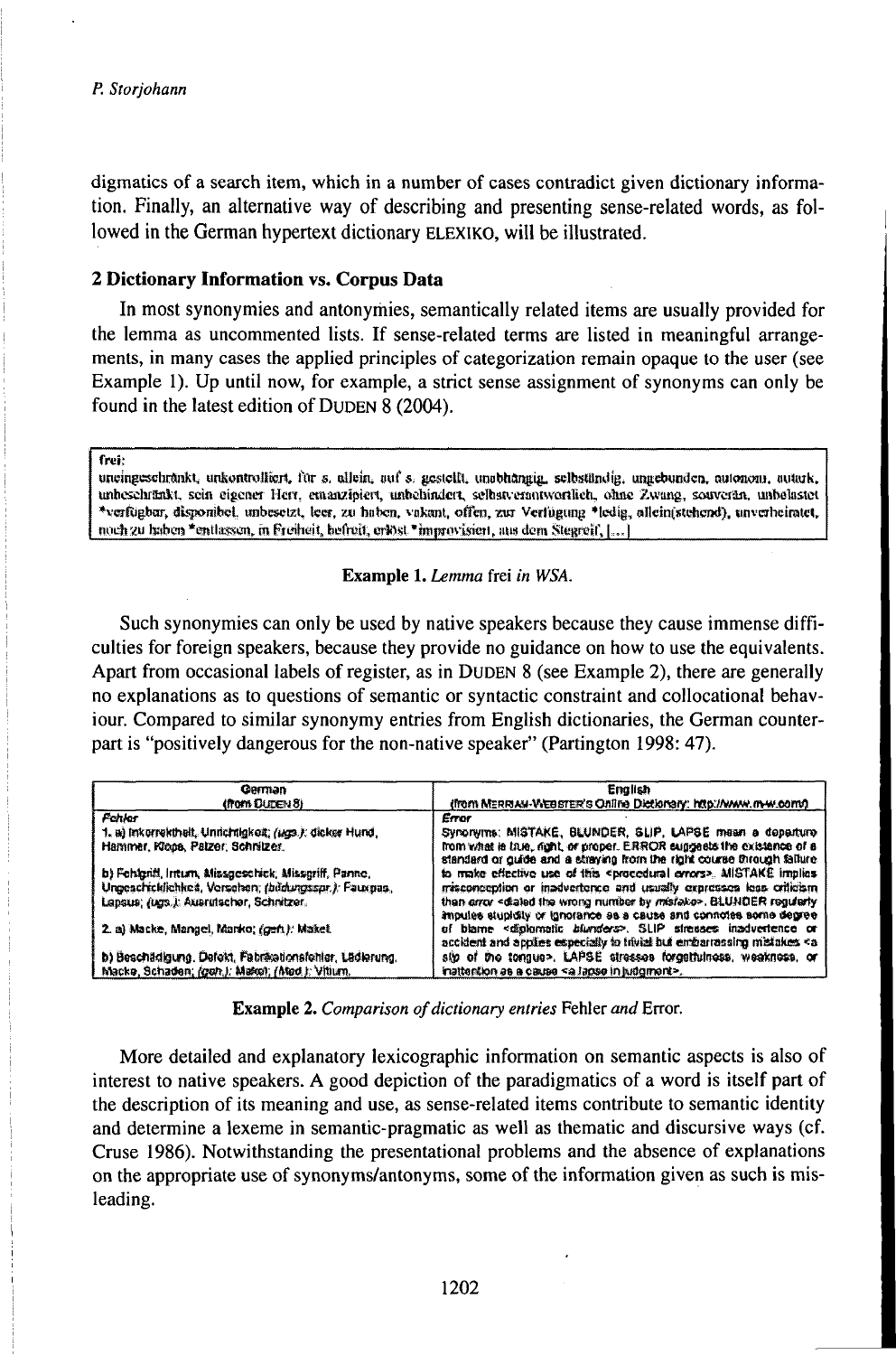## *2.1 Corpus Data*

As Hanks (1990: 40) points out "natural languages are full of unpredictable facts [...] which a corpus may help us to tease out". Until today, most German reference works which list synonyms and/or antonyms compile their data by traditional introspective methods or, alternatively, by working with file systems. If they consult an electronic corpus it is merely for the purpose of validating expectation or if in doubt. Corpora and corpus tools are, however, not used in order to analyse lexemes and to systematically recognize relational patterns. Hence, they cannot record a number of meaning patterns and sense relations that can be detected in a large and balanced corpus. Working with a corpus reveals the following: information on paradigmatic terms as found in existing German dictionaries is partly inadequate, and in a number of cases typical terms are entirely missing. In addition, the study of concordances discloses the semantic or syntactic embedding of search terms and exposes the use of corresponding sense-related terms. The following examples in 2.2 and 2.3 serve to show how corpus evidence can challenge statements in existing German dictionaries. In section 2.4, a critical account is given on a methodology where the corpus is used exclusively for the automatic extraction of sense-related terms without further lexicographic examination of the retrieved results.

## *2.2 When Synonyms are not Synonymous*

Generally, dictionaries containing meaning equivalents have a broad understanding of the term *synonymy.* As Cruse (2004: 156) notes "no one is puzzled by the contents of a dictionary of synonymy, or by what lexicographers in standard dictionaries offer by way of synonyms". A closer look at corpus data, meaning the study of concordance and larger contexts, reveals that pairs such as *kaufen - bestechen (buy - corrupt)* and *schützen - decken protect - cover)* which are listed as meaning equivalents in DUDEN <sup>8</sup> do not express synonymy, but have a conditional or causal relationship, because they denote two processes which follow one another, and do not refer to the same event (see corpus example <sup>1</sup> and 2).

- 1. Statt fleißig zu trainieren und beim Match hart um Tore auf dem grünen Rasen zu kämpfen, haben viele Vereine in den letzten Jahren lieber den Schiedsrichter **bestochen** und sich den Sieg **gekauft.** (die tageszeitung, 29.01.2002, S. 19.)
- 2. «Aus Liebe gelogen» Untersuchungsrichterin Eva Joly ist überzeugt, Dumas habe der «Hure der Republik», wie sich Christine Deviers-Joncour selbst bezeichnet, bei Elf eine Geldquelle erschlossen - aus der er sich auch selbst bediente. Diese Version bestätigt inzwischen die Kurtisane, nachdem sie Dumas in der Untersuchungshaft noch eisem **gedeckt** hatte. «Ich habe gelogen, um den Mann zu **schützen,** den ich liebte. (St. GallerTagblatt, 23.01.2001.)

In context <sup>1</sup> the two verbs refer to different objects. While *bestechen* refers to an animate object *Schiedsrichter, kaufen* requires an inanimate object *Sieg.* In example 2, both verbs take an animate object. However, the syntagmatic structure to **do** x **in order to** y *[...] decken. [...] um zu schützen* signals that the act denoted by *decken* precedes the event designated by *schützen* and can hence not be synonymous in this context.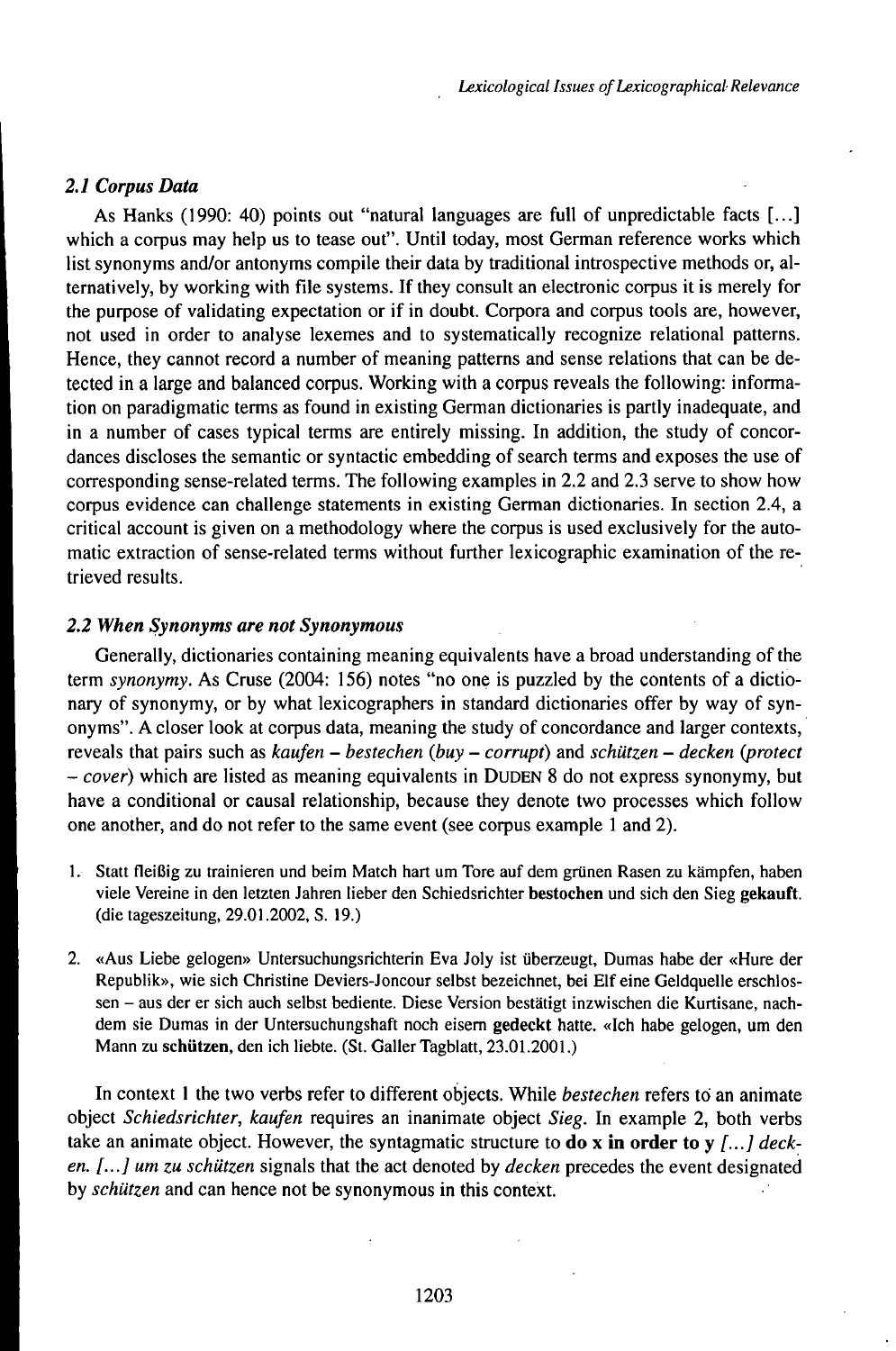A considerable number of most synonymies consist of semantically close items with meaning resemblance which share a large number of their semantic features, so-called plesionyms (cf. Cruse 1986). Such pairs often concern gradable adjectives and have one member *(kritisch, billig, kalt)* denoting a higher quality or intensification of the state or characteristic than the second element *(ernst, preiswert, kühl)* (consider corpus samples 3-5).

- 3. Das Lebèn der Vorsitzenden der Kommunistischen Partei Spaniens (PCE), Dolores Ibarruri, genannt "La Pasionaria", ist nach Auskunft ihres Arztes nicht in Gefahr. Die 93jährige, die als prominente Kämpferin des spanischen Bürgerkriegs bekannt ist, war am Dienstag abend wegen eines Rückfalls nach einer schweren Lungenentzündung ins Krankenhaus gekommen. Ihr Gesundheitszustand sei **"ernst,** aber nicht **kritisch",** erklärte ihrArzt. (die tageszeitung, 10.11.1989, S. 6.)
- 4. Seine Schokoladen sind handgeschöpft, vom Feinsten, nicht biUig, aber doch preiswert (Kleine Zeitung, 20.09.2000.)
- 5. "KHmatechnisch lässt sich leider wenig machen", bilanziert Stefany Goschmann, die deshalb alle Jahre wieder auf Messe-Idealwetter hofft: **kühl,** aber nicht **kalt** bei bedecktem Himmel. (Mannheimer Morgen, 12.05.2000.)

It is not unusual for such pairs to be used to express contrasts. Their common semantic features are backgrounded and it is the differences that contexts focus on rather than the similarities that they share. Through corpus material one can analyse common contexts of plesionyms and determine whether they are actually used synonymously. On the basis of quantitative investigations it can be decided whether the contrastive or the equivalent use of the two words is more central.

## *2.3 When Opposites Don't Express Contrast*

What is generally termed *antonymy* in lexicography, is restricted to gradable adjectives in semantics (cf. Cruse 1986). Besides antonymy in its stricter sense, the most salient types of opposites are complementaries, reversives and incompatibles, all of which are comprised as antonyms in dictionaries containing terms of contrast. In a considerable number of cases, however, neither contradictory nor contrary words but terms which designate "cause and effect" events are listed as opposites irrespective of their absence of contrast. These are typical pairs that look at the same state of affairs or event from different perspectives, such as *nehmen - geben (give -take),fragen - antworten (ask - answer),* and undoubtedly there is <sup>a</sup> close relationship between these terms. Pairs like *geben - nehmen* are termed conversives and they are not in direct contrast with each other but in a reciprocal relationship. They consist of one member denoting an act which must happen first, and the event designated by the other term is an optional result. Frequently however, there are two possible options as a response to the first event. The actual opposition is established between the lexemes denoting the two response options, in this case *nehmen* - *ablehnen (take - reject),* or *antworten schweigen (answer-to be silent)* as illustrated in Figure 1.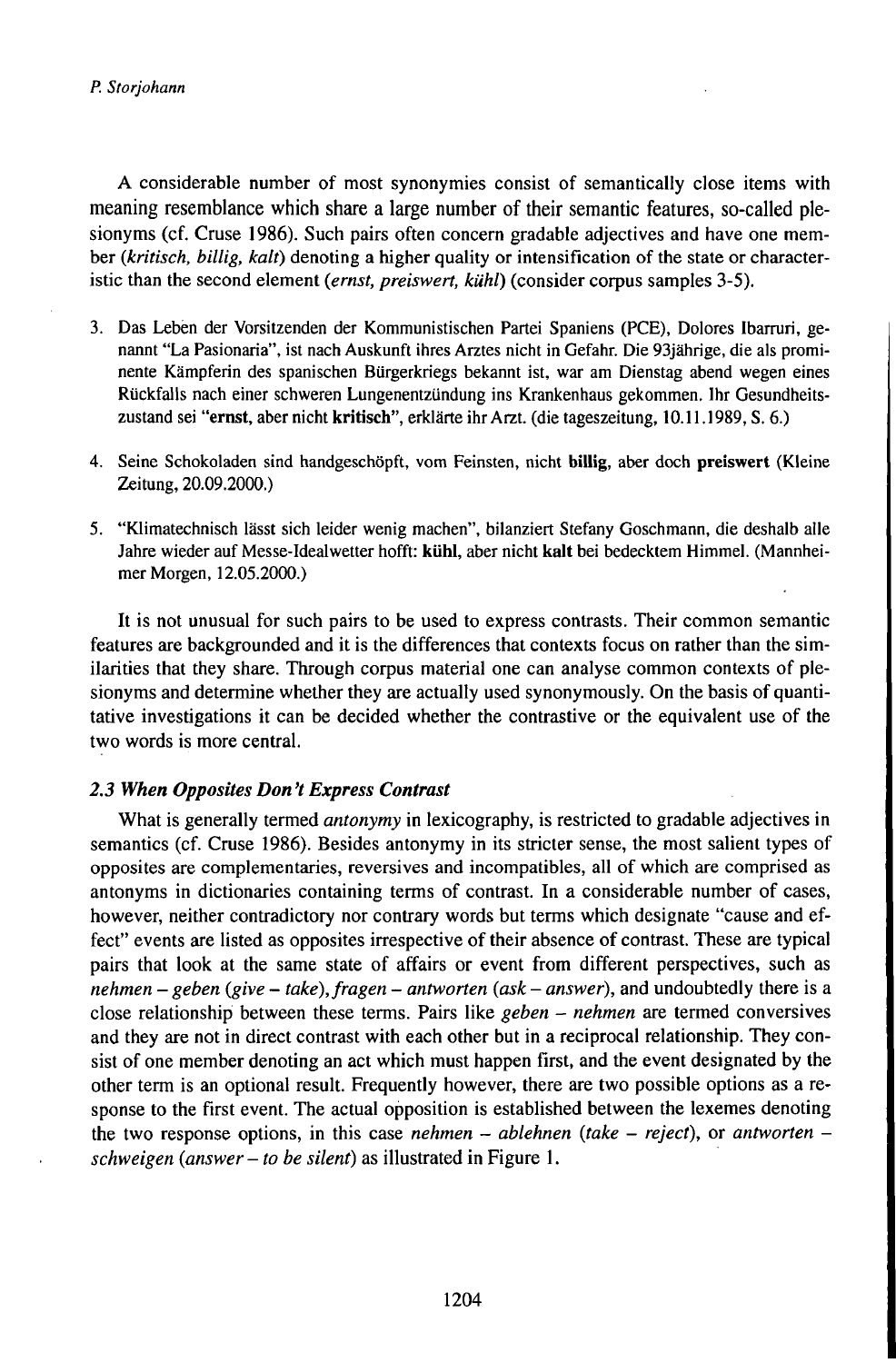

Figure 1. Contrast between nehmen - ablehnen and antworten - schweigen

Despite the existence of numerous corpus samples (see 6-7) where the contrastive use between nehmen – ablehnen and antworten – schweigen is attested, these pairs are not typically listed in antonymies.

- 6. Ein beliebiger Spieler beginnt und deckt die oberste Karte des restlichen Stapels auf. Nun muss er sich entscheiden, ob er die Karte nehmen oder ablehnen will. Nimmt der Spieler sie, zählt der aufgedruckte Zahlenwert am Ende des Spiels als Miese. Lehnt man sie ab, muss man einen Chip aus dem eigenen Vorrat auf die Karte legen. (Mannheimer Morgen, 13.11.2004.)
- 7. "Schutt und Asche", sagte einer und fragte dann in die Runde: "Was habt Ihr denn für Noten gegeben?" Die meisten haben betreten geschwiegen, nur einer hat geantwortet: Einmal Note zwei (für Möller), zwei Vierer, viele Fünfer und sogar eine Sechs (für Reinhardt). (Frankfurter Rundschau, 21.09.1998, S. 25.)

# 2.4 Puzzling Pairs of Opposition

As will be elicited in more detail in section 3, the advantages that corpus studies can offer to lexicographers lie in the possibility of an investigative approach to large material that is combined with a critical lexicographic interpretation of the data. Methodologically rather dubious is the approach taken by some information systems to retrieve their data exclusively from an electronic corpus without interpreting the extracted data further. The popular German online reference work WORTSCHATZ-LEXIKON which claims to be "Das Nachschlagewerk für Wörter und ihren Gebrauch" offer comprehensive lists of synonyms and antonyms. The following examples give an impression of computer-extracted lexical counterparts including the number of hits for the opposite item in the corpus:

| Lemma    | computer-extracted antonyms:        |
|----------|-------------------------------------|
| Leben    | Nichtleben (7), Antileben (1        |
| Kralík   | Antikritik (2)                      |
| Hemal    | Antiheimat (0)                      |
| Vernunfi | Widervernund (9), Michtvernunft (0) |

Example 4. Computer-extracted antonyms in Wortschatz-Lexikon.

Here, software performs a query for negation prefixes Nicht-, Anti-, and Wider-.<sup>1</sup> Using this procedure, typical words of opposition such as Ableben, Absterben, Ende, Sterben, Tod

<sup>&</sup>lt;sup>1</sup> In German, the most typical form of negation of lexical items is constructed by the negation prefix un- which is not among any counterparts in WORTSCHATZ-LEXIKON.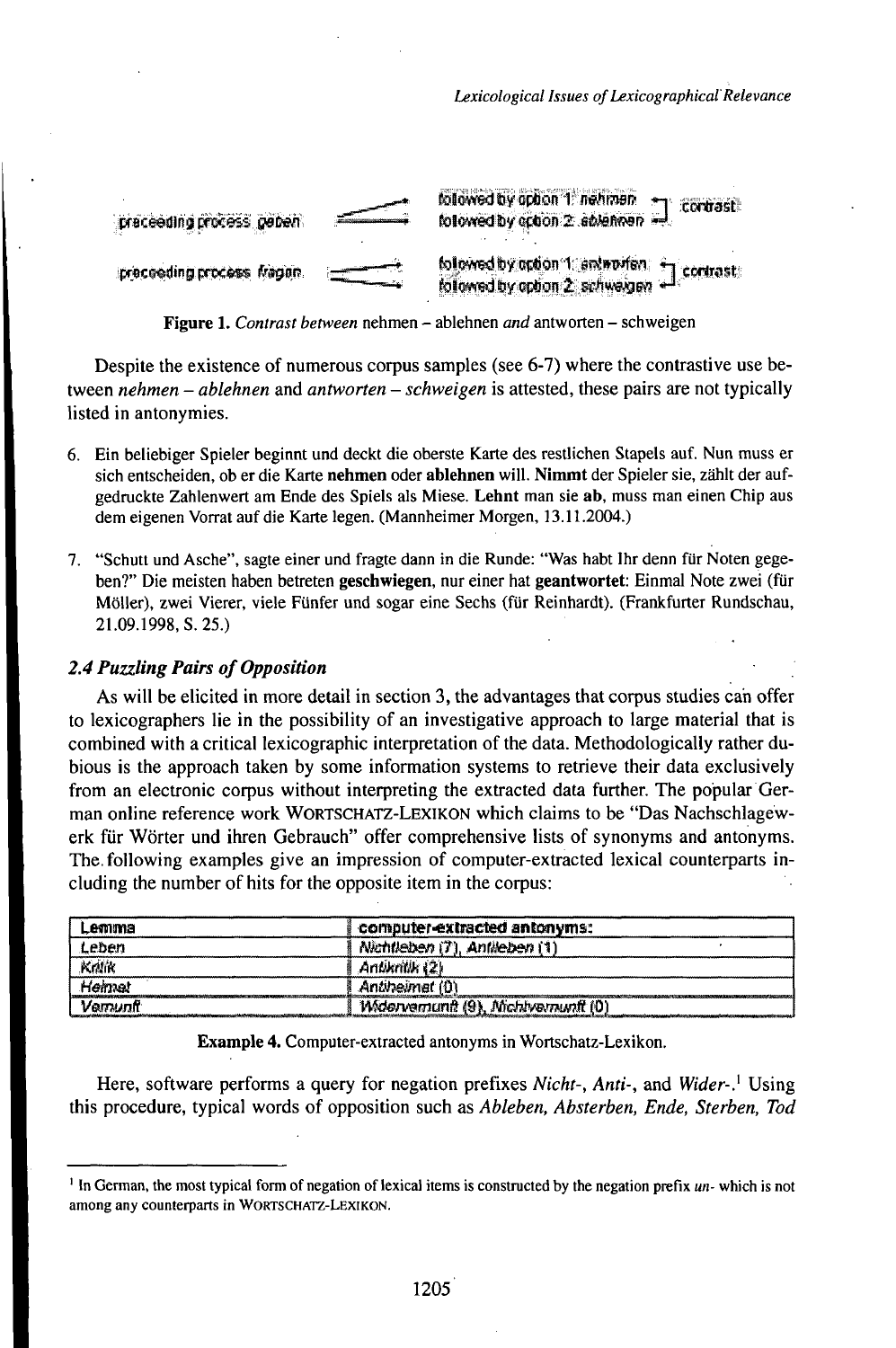and *Verscheiden* for the lexeme *Leben,* or *Anregung, Lob* and *Würdigung* as contrastive words for *Kritik,* are not ascertained. Neither typical and statistically relevant terms nor relevant and correct terms of contrast are detected, and this can be attributed to the lack of lexicographic analysis. Given such results, compilers undeniably fail to exploit the corpus profitably, beyond a quick quantitative compilation of the information.

# **3 Corpus-guided Approaches to Sense-Related Items**

German synonymies and antonymies have not hitherto been written on the basis of an electronic corpus using corpus-guided approaches. Working with a corpus and enhanced query and data retrieval technology not only exposes discrepancies and answers questions of authenticity, but also indicates the typicality and significance of a paradigmatic pattern. Generally, lexicographers can gain a more differentiated and detailed insight into the use of a lexeme through a broad range of language material. By analysing contextual choices and selectional preferences as well as the semantic and discursive constraints and conditions of a search word in a corpus, the paradigmatics of a lexeme can be studied empirically and holistically. Corpus results should, however, be subject to linguistics interpretation. A detailed examination of sense-related items often involves the study of smaller and larger contexts, and by using two different but complementary approaches - the corpus-driven (henceforth CDA) and the corpus-based (henceforth CBA) method (cf. Tognini-Bonelli 2001) - a more complete picture of paradigmatic patterns is given. Whereas CDA implies that data is analysed without prior expectations, the complementary method CBA is applied where a corpus serves as a repository of data which contains evidence for intuitive expectations or as in most cases simply to find good citation samples that support assumptions.

## *3.1 Corpus Exploration*

An investigative approach to comprehensive data and the application of corpus tools guarantees that rules and patterns are identified and enables lexicographers to systematically detect collocations and typical, central language patterns. By employing a corpus-driven methodology, lexicographers can approach the corpus without assumptions about a specific sense-related item in mind, and linguistic regularities are detected within lexical relations with the help of the computational analysis of collocations and the study of concordances. As Tognini-Bonelli (2001: 86) emphasises, it is the "unexpectedness of the findings" from corpus analyses which often does not fit the introspective conception and hence questions the reliability of intuition as a source of information about language. The corpus-driven methodology forces lexicographers to make conclusions exclusively on the basis of corpus examination. Statistically significant co-selections, provided as a list of collocates can be the lexicographer's direct access to lexical networks, among which paradigmatic sense relations are often present. The following example is a result from a collocation analysis of the corpora of the Institut für Deutsche Sprache (IDS) Mannheim conducted by the software *Statistische Kollokationsanalyse und Clustering.<sup>2</sup>*

*<sup>1</sup>* This software is an integral part of the corpus processing tool COSMAS at the IDS (developed by Cyril Belica).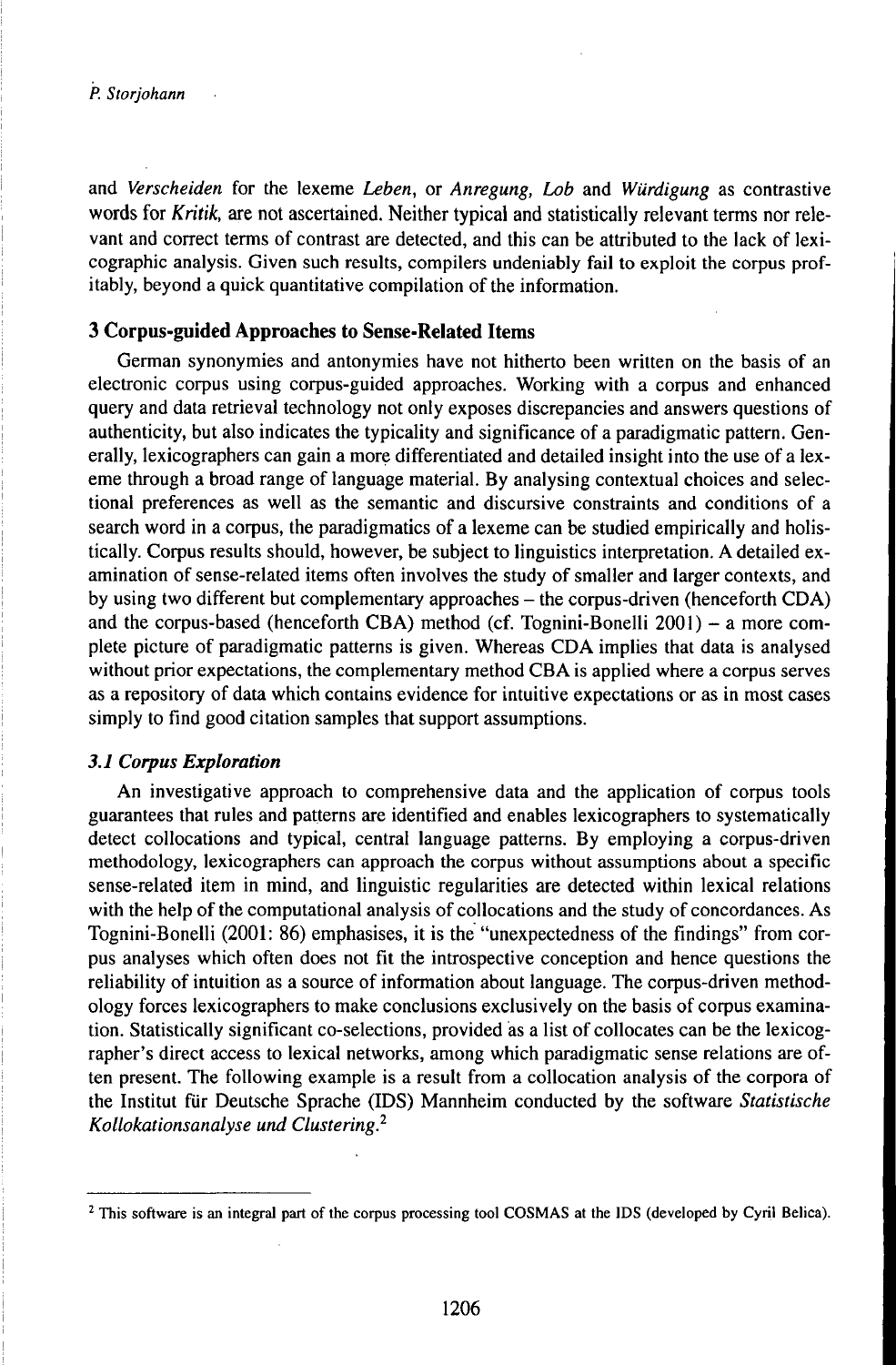| <b>Floxibilität</b> |        |                  |       |                            |  |
|---------------------|--------|------------------|-------|----------------------------|--|
| Total               | Anzahl | <b>Autolokus</b> | LLR   | Kookkurrenzen              |  |
|                     |        | von bis-         |       |                            |  |
| 1836                | 242    | -31<br>-3        | -3048 | Mobilität.                 |  |
| 2837                | 60     | -3<br>4          | 843   | Kroativitat                |  |
| 3992                | 47     | $-42$            | 496   | Schnelligkeit              |  |
| 3665                | 47     | -5<br>3          | 459   | Offenheit                  |  |
| 3747                | 39     | G.<br>-3         | 442   | Effizienz                  |  |
| 3941                | 19     | -5<br>$-2$       | 347   | <b>Anpassungsfähigkeit</b> |  |
| 4261                | 36     | 5<br>-5          | 269   | Dynamik                    |  |
| 4287                | 26     | -5<br>5          | 261   | Produktivität              |  |
| 4312                | 19     | -3<br>з          | 260   | <b>Imnovation</b>          |  |
| 5104                | 9.     | -5<br>-5         | 211   | Belastbarkeit              |  |
| 5300                | 21     | 4<br>4           | 135   | Transparenz                |  |
| 5362                | 22     | 4                | 192   | Anpassung                  |  |
| 5538                | 12     | -3<br>4          | 162   | Beweglichkeit              |  |
| 5964                | ġ      | ډ<br>Э.          | 102   | Vielseitig keit            |  |
| 6352                | 6      | -3<br>з          | 66    | <b>Festigkeit</b>          |  |

 $\mathbf{r}$ 

Example 5. Semantically-related terms of Flexibilität from a computerized collocation analysis.

In contrast to Example 4, CDA cannot be effectively applied for verbs, because they are characterised by syntactic valency and hence they often co-select nouns that indicate typical subject and object slots, rather than verbs which belong to the same paradigm. Particularly valuable for the detection of synonyms and antonyms of verbs is advanced computer technology which searches for lexemes with similar collocation profiles. Such programmes (consider Figure 2) can be used to derive potentially sense-related words with similar semantic neighbouring (see right button "similar profiles").

| a nhzepderen<br>als Bezugswort <b>For any</b>            |  |
|----------------------------------------------------------|--|
| <b>II</b> TO <b>V II</b> Bezugswert auswahlen<br>्लाम    |  |
| cataste FILES served: prostray Entitles stress functions |  |

Folgende verwandte Kookkurrenzprofile zu ekzentieren wurden gefunden (anklickbar, absteigend nach Verwandtschaftsgrad sorliert):

Figure 2. Software tool for automatic extraction of terms with similar collocation profile.

For the query word *akzeptieren*, the following words with similar collocational behaviour were drawn from the corpus and are potentially paradigmatic terms: respektieren, zustimmen, anerkennen, hinnehmen, abfinden, ablehnen, beugen, abrücken, annehmen, ignorieren, widersetzen, tolerieren, zulassen, opponieren, aufzwingen, unterstützen, zurückweisen.<sup>3:</sup> In a next step, these potentially sense-related words and their relationships to the search item *akzeptieren* need to be studied in detail in a corpus in order to identify their status as synonyms or antonyms and to allocate them to a specific sense before they are documented lexicographically.

<sup>&</sup>lt;sup>3</sup> This result is based on a tool developed at the IDS within the project Similar Collocation Profiles.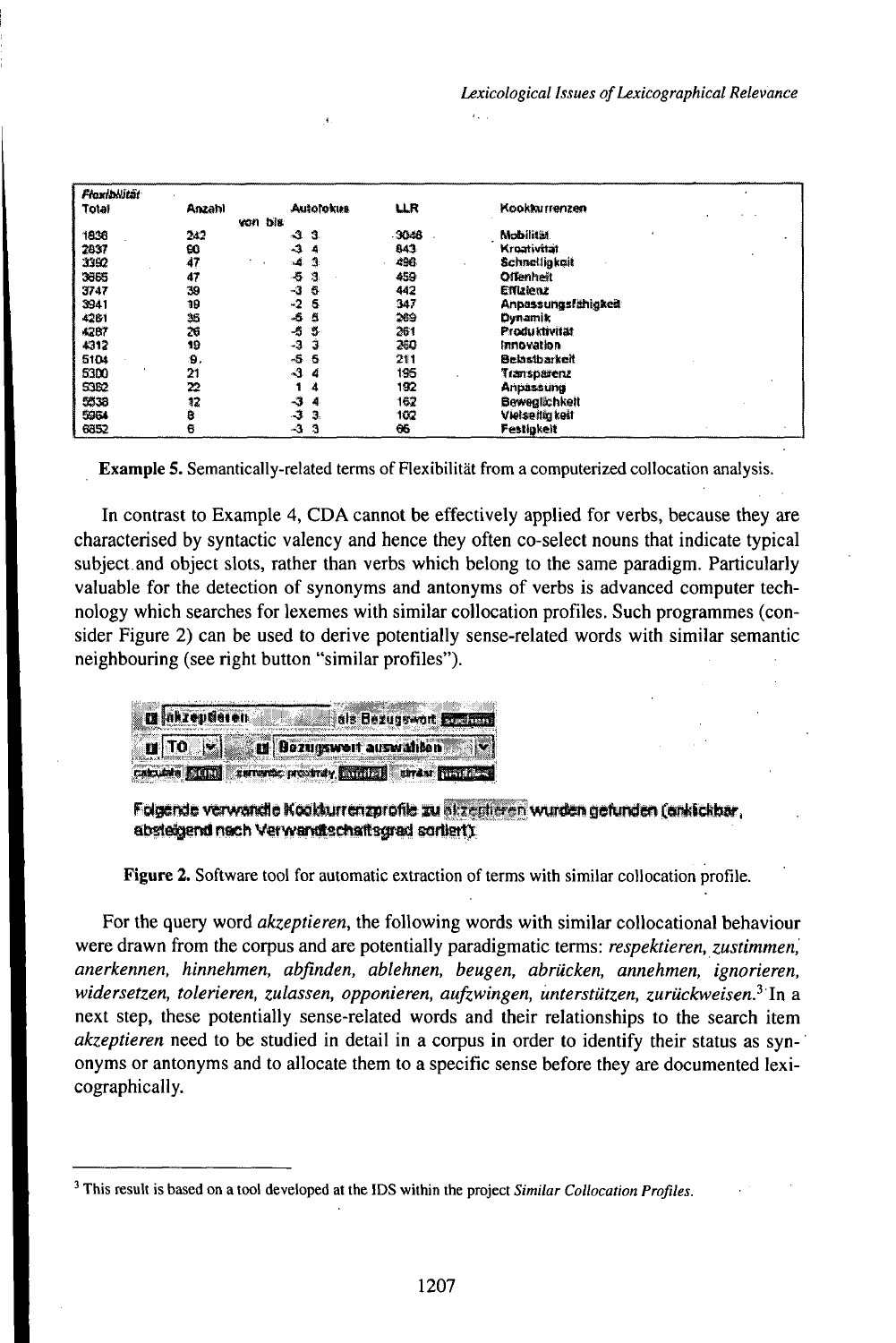#### *3.2 Corpus Validation*

In a number of cases the exclusive application of CDA is not sufficient to identify a complex paradigm. The list of collocates in Example 4, for example, does not contain antonymic words of the search term *Flexibilität.* In other cases, hardly any meaning equivalents are detected through computer collocation analysis. Paradigmatic terms do not always occur in the immediate contextual neighbourhood; therefore, sense-related items are not always captured by collocation analyses. Here, ĆBA can be used as a complementary procedure where the corpus serves as a validation tool for potential synonyms or antonyms. Corpus evidence "is brought in as an extra bonus" (Tognini-Bonelli 2001: 66) on the basis of which intuitive knowledge is supported and expectations about lexical relations are verified. Typical opposites of *Flexibilität,* such as *Beständigkeit, Sicherheit, Starrheit, Sturheit* and *Unbeweglichkeit,* which the lexicographer could have had in mind or collated with other dictionaries, can be attested through a corpus-based query of the underlying corpus. As lexicographers are able to quantify linguistic phenomena in a corpus and can determine the status of the above-listed terms of contrast through contextual examination, CBA provides essential supplementary information. Furthermore, as access to retrieved lists of collocates is restricted to significant patterns, infrequent antonymic variants are not ascertained. For example, opposites of *sozial (asozial* and *unsozial)* or *Missgeschick* versus *Ungeschick* as contrastive terms of *Geschick* cannot be obtained by CDA due to their statistical insignificance. However, learners of German would expect to find both terms in antonymies, preferably with explanations as to their semantic difference. For such cases, a targeted corpus query with a sense-related word in mind is essential to obtain less frequent items or terms that do not co-occur in immediate co-text. Altogether, one cannot but conclude that each approach has advantages but it is a combination of different strategies which has substantial benefits for the extraction of semantically-related items and the detection of contextual constrains on semantically related terms. Above all, introspection remains essential for the interpretation of data and contexts and for the identification of certain types of lexical relations.

## **4 Lexicographic Description of Sense Relations in ELEXIKO**

ELEXiKO is a long-term project which bases the compilation of its hypertext dictionary on a comprehensive corpus<sup>4</sup> and aims at explaining and documenting present-day German. 300,000 single-word entries contain details on spelling, syllabication and grammar, and presently about 500 headwords have been fully lexicographically described. These entries contain detailed semantic, pragmatic, grammatical, and diachronic information as well as information on morphology and word formation. Information on sense-related terms labelled "Sinnverwandte Wörter" is part of the extensive lexical description in a separate sense-bound rubric<sup>5</sup> among which also a meaning definition, collocations, syntagmatic patterns, pragmatic behaviour and grammar are explained in detail. One of the major differences to other existing

<sup>&</sup>lt;sup>4</sup> Currently, the underlying ELEXIKO-corpus contains 1,300 million words.

<sup>5</sup> There is also a lemmatic level which refers to spelling, syllabication, word formation, etymology, etc.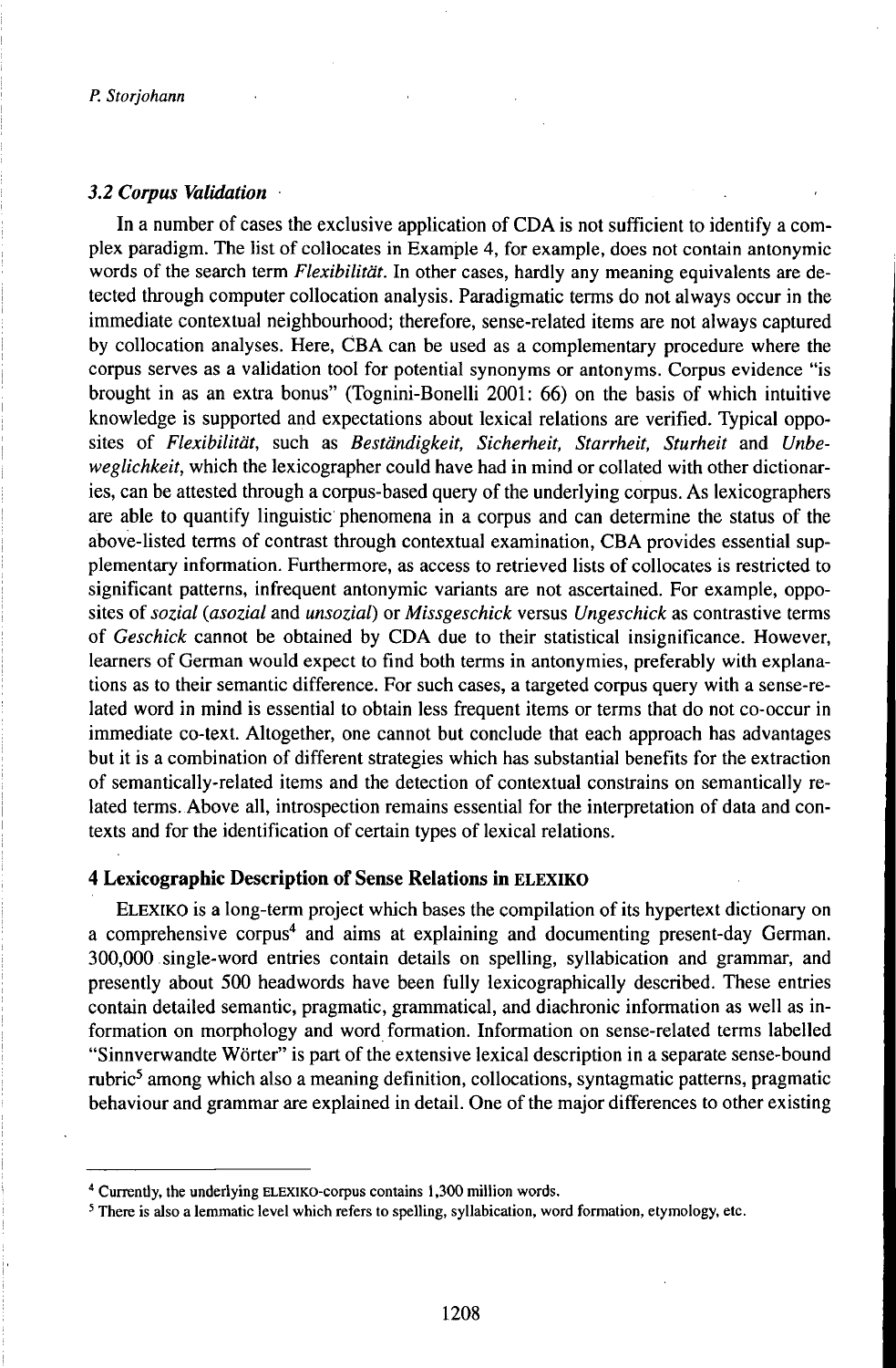German dictionaries is ELEXIKO's comprehensive context-dependent presentation of paradigmatic relations including a system of cross-referencing which exhibits lexical structures and the interrelatedness of words within the lexicon. A detailed account of the paradigmatics of a lexeme is given for specific senses, comprising all types of horizontal and vertical structures respectively. Following Cruse (1986), ELEXIKO is particularly concerned with a detailed distinction of terms of exclusion and opposition (consider Example 5).

| flexibel 'empossungsfähig' |                   |  |
|----------------------------|-------------------|--|
| Antonym(e):                | stia              |  |
| kompformentare(r) Partners | fest              |  |
|                            | kompromissios     |  |
|                            | unbowegóch        |  |
|                            | <b>LOTAGXIDON</b> |  |
|                            | starr             |  |
| Inkompatible(r) Partner:   | affizient         |  |
|                            | kostengunstig     |  |
|                            | actine!           |  |
| inkompatible(r) Partner,   | anpassungsfahig   |  |
|                            | bowagtich         |  |
|                            | kreativ           |  |
|                            | mobil             |  |
|                            | dynamisch         |  |

**Example 6.** Overview of relations of contrast of flexibel in its sense "anpassungsfähig" as presented in ELEXIKO.

The description of sense relations is not restricted to the listing and hyperlinking of corresponding relational items, but also incorporates authentic corpus examples (see button labelled "Belege" which is realized as a pop-up box). These illustrate the common contextual ground and the semantic and syntactic embedding of the relevant relational term. Specific problems between different types of contrasts as elicited in the case of fragen – antworten and *schweigen* in 2.3 are solved by provided corresponding categories and explanatory notes.

| antworten erwidern!                                                                                                                                                                                                                                                                                                                                                                                                   |           |  |  |
|-----------------------------------------------------------------------------------------------------------------------------------------------------------------------------------------------------------------------------------------------------------------------------------------------------------------------------------------------------------------------------------------------------------------------|-----------|--|--|
| komplementäre(r) Partner:                                                                                                                                                                                                                                                                                                                                                                                             | schweigen |  |  |
| Kanversanymie):                                                                                                                                                                                                                                                                                                                                                                                                       | francin   |  |  |
|                                                                                                                                                                                                                                                                                                                                                                                                                       | smechen   |  |  |
| Kommentar: Während Konversonymie vor allem dadurch charakterisiert ist, dass sich die beteiligten Relationspartner gegenseitig<br>bodingen, liegt in diesem Fall eine Einschränkung vor. Das Verhältnis der Konversonymie funktioniort hier nur in einer Richtung: Ohne<br>vorheriges fragen oder sprechen ist antworten nicht möglich, allerdings ist fragen oder sprechen ohne anschließendes antworten<br>derkbar. |           |  |  |

**Example 7.** Relationship between fragen – antworten – schweigen as presented in ELEXIKO.

# 4.1 Corpus Data vs. Lexicographic Categories

A specific type of meaningful pattern escapes lexicographers who do not conduct a collocation analysis of corpus data. This concerns the relation of incompatibility which holds be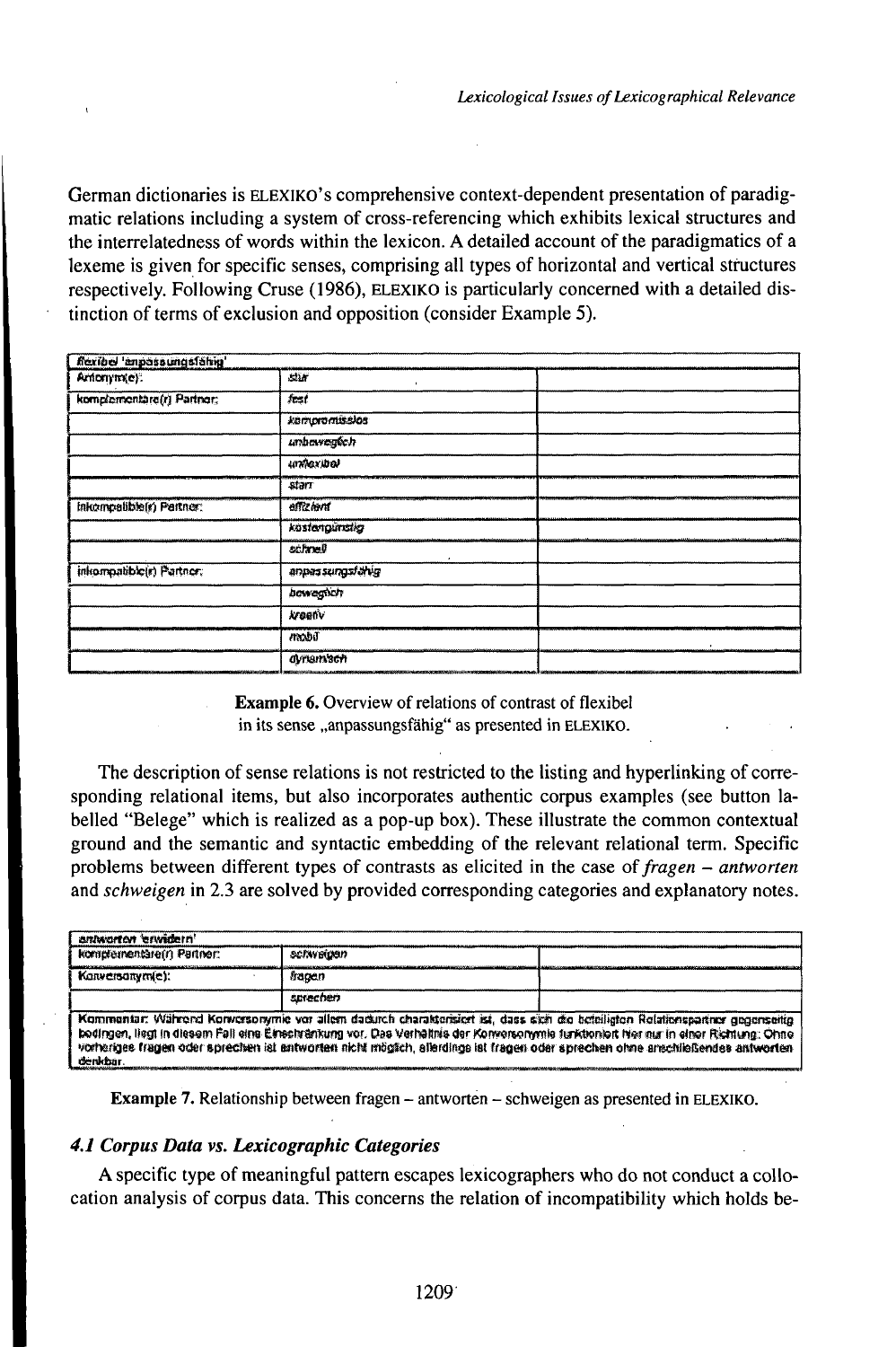tween hyponyms of a common superordinate. Typically, such words are listed in onomasiological dictionaries (e.g. DORNSEIFF), but without explicit labelling, sense allocation or explanations. Apart from studies within the field of critical discourse analysis, this paradigmatic structure has not played a major part, either in semantics or in lexicography. Through the analysis of collocations and concordances it can be observed that incompatibles can play a major part in determining a lexeme's discursive-referential notion and pragmatic use. Therefore, it is a meaningful sense relation to be included in dictionaries which aim at describing the meaning and the use of words. Example 7 shows how sets of incompatible terms refer to a specific notional area. There is also a strong correspondence between the incompatible paradigm and information provided in another sections, particularly to statements under the heading "Besonderheiten des Gebrauchs".

| Flaxibilität 'Annassunasfahiokait'          |                                                                                                                                                                                                                                                                                                                                                                                                                                                                                                                                                                                                                                                                                                                                                                                                                        |
|---------------------------------------------|------------------------------------------------------------------------------------------------------------------------------------------------------------------------------------------------------------------------------------------------------------------------------------------------------------------------------------------------------------------------------------------------------------------------------------------------------------------------------------------------------------------------------------------------------------------------------------------------------------------------------------------------------------------------------------------------------------------------------------------------------------------------------------------------------------------------|
| trikomostible Partner:                      | Mobilität, Irviovation, Kreativität, Vielsetiickeit, Vielfalt                                                                                                                                                                                                                                                                                                                                                                                                                                                                                                                                                                                                                                                                                                                                                          |
| Inkompatible Partner:                       | Ausdauer, Risikobereitschaft, Belastbarkeit, Kommunikalionsförigkeit, Eigeninillative, Risikobereitschaft,<br>Einfühlungsvermögen, Einsatzbereitschaft, Engagement, Teamfähigkeit, Selbstsfändigkeit, Teamgeist,<br>Zuverlässickeit                                                                                                                                                                                                                                                                                                                                                                                                                                                                                                                                                                                    |
| Inkompatible Partner:                       | Dynamik, Effizienz, Qualität, Kundennähe, Leistungsfähigkeit, Produktvität, Schneiligkeit, Spontaneität,<br>Transparenz, Weltbeworbsfähligkeit, Wirtschaftlichkeit                                                                                                                                                                                                                                                                                                                                                                                                                                                                                                                                                                                                                                                     |
| Informatible Partner:                       | Offenheit, Toleranz                                                                                                                                                                                                                                                                                                                                                                                                                                                                                                                                                                                                                                                                                                                                                                                                    |
| Besonderheiten des<br>Gebrauchs<br>Diskurs: | Flexibilität wird in den Texten des elexiko-Korpus als etwas positiv Bewertetes gefordert, verlangt, ist<br>gefragt, muss aufgebracht und gezeigt werden, ist nötig, notwandig bzw. envürserit, wie nur einige der<br>typischen lexikalischen Mitspieler zeigen. Zugleich erwächst aus der häufig überzogenen Farderung nach<br>Flexibilität, die im Korpus oft als hoch, groß, maximal, enorm charakterisien wird, ihre negative Bewerlung.<br>Auf der einen Seite wird das Verhandensein von Flexibilität bei Menschen, in Firmen und Einrichtungen<br>oder in Systemen ganz alkremein also positiv bewertet. Mangeinde Flexibilität wird dann beklagt, wie der<br>Beieg zeigt. Auf der anderen Seite bewirkt die überzogene Forderung nach Flexibilität eine kritische<br>Einachätzung, wie der Beleg verdeutlicht. |
|                                             | Flexibilität wird außerdem in den Texten des elektko-Korpus gemeinsam mit anderen politischen und<br>wirtschaftlichen Schlagwörtern thematisiert und damit zugleich einer negative Bewertung unterzogen,<br>in den Texten des elexiko-Korpus wird Plexibiätät häufig in wirtschaftlichen Zusammenhängen,<br>insbesondere im Hinblick auf den Arbeitsmarkt und die dort herrschenden Bedingungen, thematisiert.<br>Flexibilität zählt im modernen Berufsteben zu den Schlüsselgusläkstionen bzw. zu den Fählgkeiten, die.                                                                                                                                                                                                                                                                                               |
|                                             | insbesandere von Arbeitnehmern gefordert werden.                                                                                                                                                                                                                                                                                                                                                                                                                                                                                                                                                                                                                                                                                                                                                                       |

**Example 8.** Incompatible set of Flexibilität in its sense, Anpassungsfähigkeit' and its discourse interpretation.

### **4.2 Discrepancies to Other Dictionaries**

Working with a large corpus has shown that for instance some central synonyms which were elicited from the corpus are not recorded in any dictionary. Alternatively, synonyms recorded in a dictionary sometimes cannot be confirmed by corpus data because they do not occur in common contexts or because they have different references. If such discrepancies become apparent, specific prose-style user notes are provided. In other cases, alleged synonyms occur in common contexts but are not interchangeable due to semantic or discursive constraints which are not elucidated in a dictionary. Here, the examination of concordances enables lexicographers to discover differences in use. Semantic and syntactic restrictions as well as variation in register of sense-related items are incorporated in a dictionary entry. They refer to different kinds of constraints or are additional general lexicographic explanations and substantiations and are specifically designed to meet special needs of learners of German.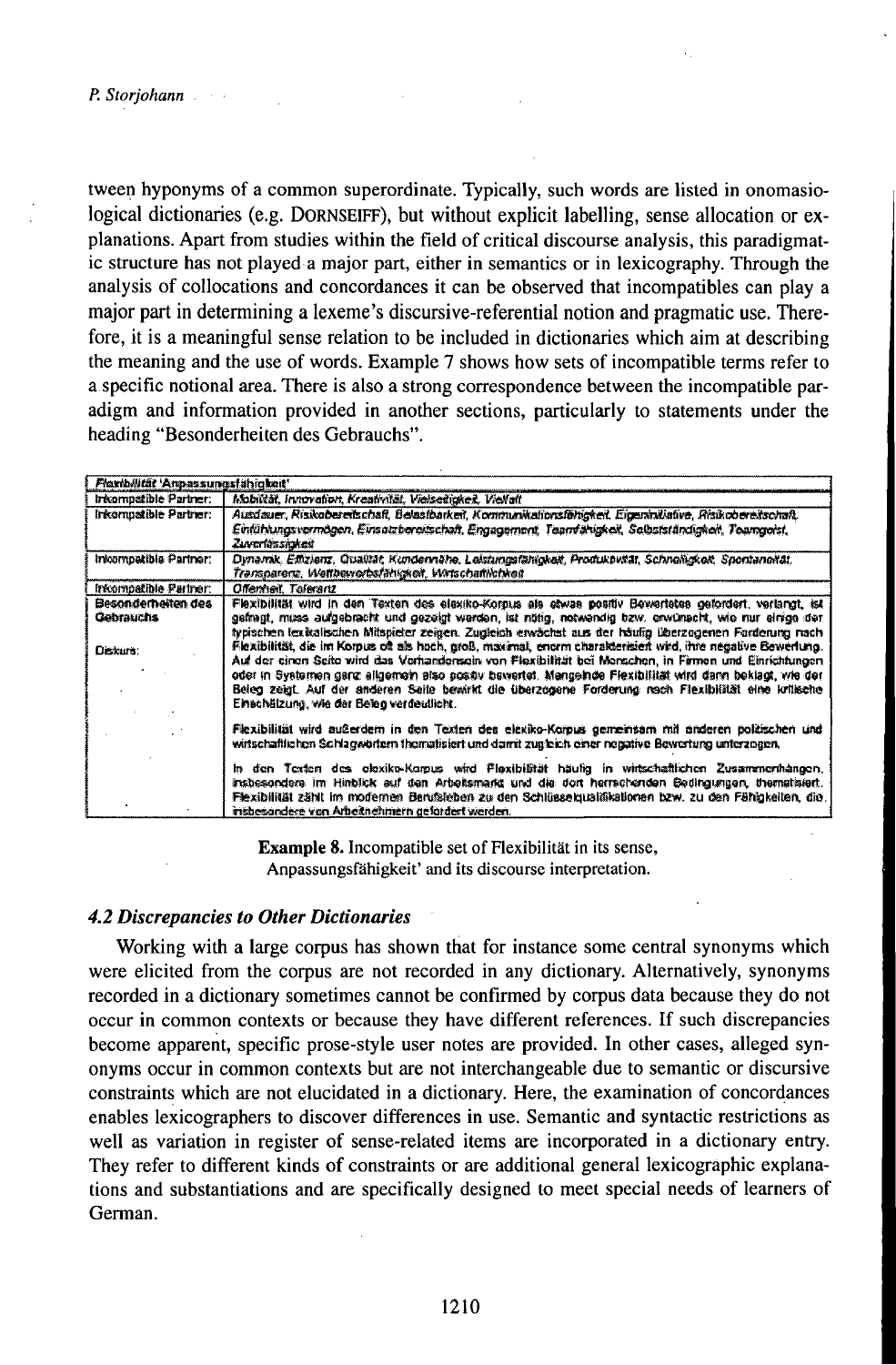| ergänzen hinzuftigen. |                       |                                                                                                                                           |       |
|-----------------------|-----------------------|-------------------------------------------------------------------------------------------------------------------------------------------|-------|
| Synonym(a);           | antinyan              | Kommentar: Diese Synonyme begiehen sich alle auf eine Handlung,                                                                           |       |
|                       | .อเสนิวิจิตก <i>.</i> | bei der zum Ausdruck gebracht wird, dass sich etwas durch das<br>Hinzufügen einer Person oder eines Gegenstandes vermehrt oder dass       |       |
|                       | ausweiten             | etwas dadurch größer wird.                                                                                                                |       |
|                       | bereichen             |                                                                                                                                           |       |
|                       | enveilern             |                                                                                                                                           |       |
|                       | himuligen             |                                                                                                                                           |       |
| Synonymic):           | kamplotticren         | Kommontar: Dicso<br><u> Synonyme</u><br>betonen<br>Aspekt<br>den<br>Vervollständigung. Sie bezeichnen eine Handiung, bei deren Abschluss- | - der |
|                       | vervollständigen      | chwas durch das Hinzufügen einer Person oder eines Gegenstendes in<br>kompletter Form vorliegt.                                           |       |

**Example 9.** Sets of synonyms and usage notes as presented in ELEXIKO.

Similarly, if terms of exclusion are grouped into different semantic sets, usage notes elucidating the difference are indispensable for the correct use, e.g. of the nullification (Nichtakzeptanz) and the negation (Ablehnung) of Akzeptanz (see lemma Akzeptanz in http://www. elexiko.de.)

#### **4.3 Contextual Variation**

Corpus data helps to capture systematic variation of sense relations caused by minor contextual changes of focus. Since most dictionaries limit themselves to the description of one or the other type of sense-relation (either synonymy or words of opposition), the phenomenon of alternating relationships is not represented. As briefly discussed in 2.2, besides the synonymous behaviour which is established between two lexemes and their senses, there are also a number of contexts where they manifest a different sense relation, sometimes even a relation of contrast. Some synonyms are, for example, more frequently used contrastively than in substitutable contexts, or there is also a causal relationship between supposedly synonymous items. Systematic alterations are documented in ELEXIKO (e.g. relationship between billig – preiswert as described for the lemma billig).

#### 5 Prospects

In this paper I have attempted to show that corpus investigations of relational patterns open up a number of new issues with respect to paradigmatic relations in actual texts and discourse. A number of sense relations have not been studied in detail within a theoretical framework, let alone from a lexicographic perspective. Through the corpus investigations of semantically related terms one also recognizes the difficulties of allocating each relation to a specific sense or sub-sense. In some cases, some items cannot be identified unequivocally. Finally, the possibilities of effective visual lexicographic presentation and interactive displays to explore lexical networks is another issue that needs to be addressed. Besides simply filling the dictionary, these are some of the tasks which ELEXIKO is attempting to accomplish and for which, in the short term, we are seeking to identify solutions.

#### **References**

A. Dictionaries

Bulitta, E., Bulitta, H. (2003), Wörterbuch der Synonyme und Antonyme. Sinn- und sachverwandte